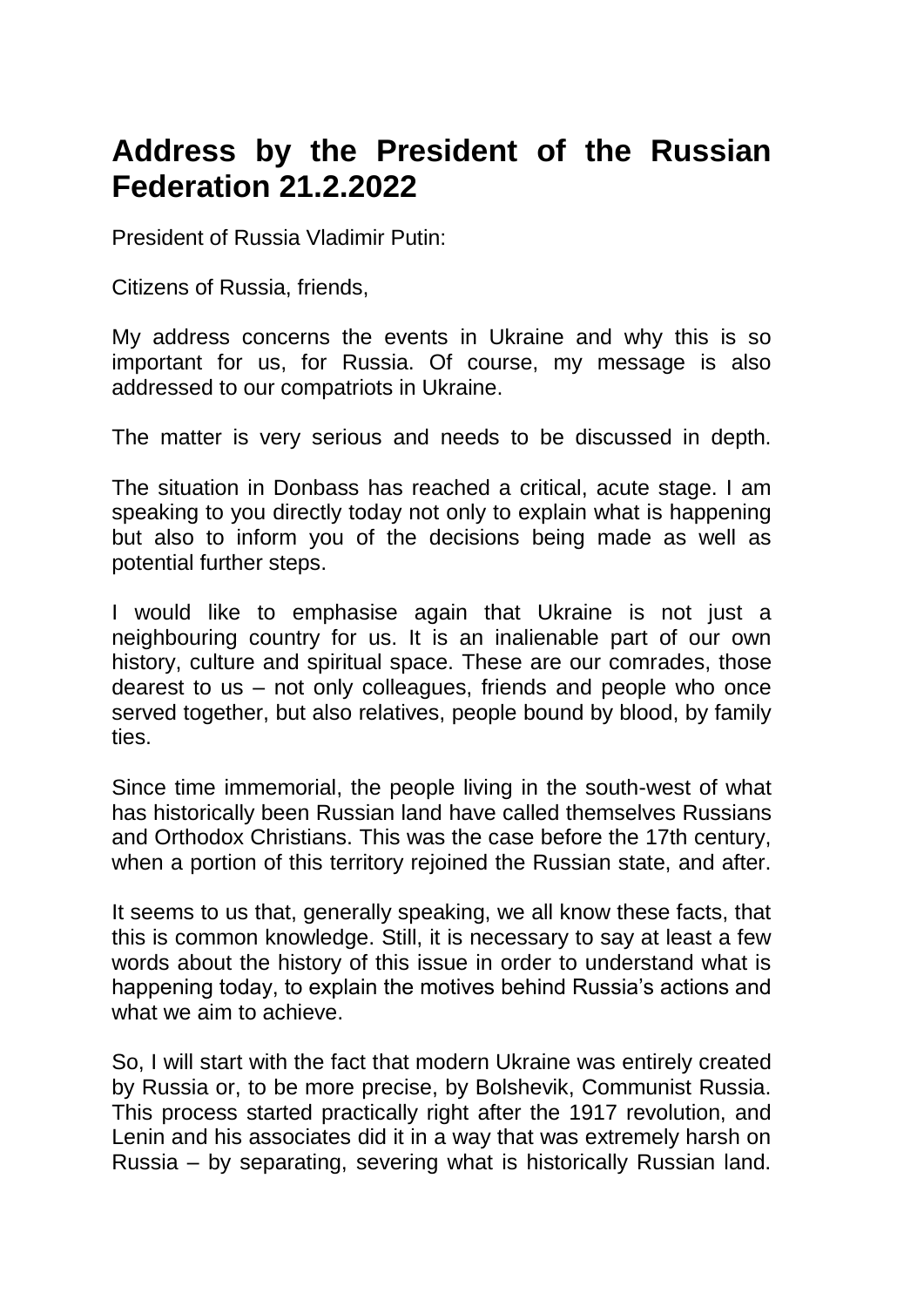Nobody asked the millions of people living there what they thought.

Then, both before and after the Great Patriotic War, Stalin incorporated in the USSR and transferred to Ukraine some lands that previously belonged to Poland, Romania and Hungary. In the process, he gave Poland part of what was traditionally German land as compensation, and in 1954, Khrushchev took Crimea away from Russia for some reason and also gave it to Ukraine. In effect, this is how the territory of modern Ukraine was formed.

But now I would like to focus attention on the initial period of the USSR's formation. I believe this is extremely important for us. I will have to approach it from a distance, so to speak.

I will remind you that after the 1917 October Revolution and the subsequent Civil War, the Bolsheviks set about creating a new statehood. They had rather serious disagreements among themselves on this point. In 1922, Stalin occupied the positions of both the General Secretary of the Russian Communist Party (Bolsheviks) and the People's Commissar for Ethnic Affairs. He suggested building the country on the principles of autonomisation that is, giving the republics – the future administrative and territorial entities – broad powers upon joining a unified state.

Lenin criticised this plan and suggested making concessions to the nationalists, whom he called "independents" at that time. Lenin's ideas of what amounted in essence to a confederative state arrangement and a slogan about the right of nations to selfdetermination, up to secession, were laid in the foundation of Soviet statehood. Initially they were confirmed in the Declaration on the Formation of the USSR in 1922, and later on, after Lenin's death, were enshrined in the 1924 Soviet Constitution. This immediately raises many questions. The first is really the main one: why was it necessary to appease the nationalists, to satisfy the ceaselessly growing nationalist ambitions on the outskirts of the former empire? What was the point of transferring to the newly, often arbitrarily formed administrative units – the union republics – vast territories that had nothing to do with them? Let me repeat that these territories were transferred along with the population of what was historically Russia.

Moreover, these administrative units were de facto given the status and form of national state entities. That raises another question: why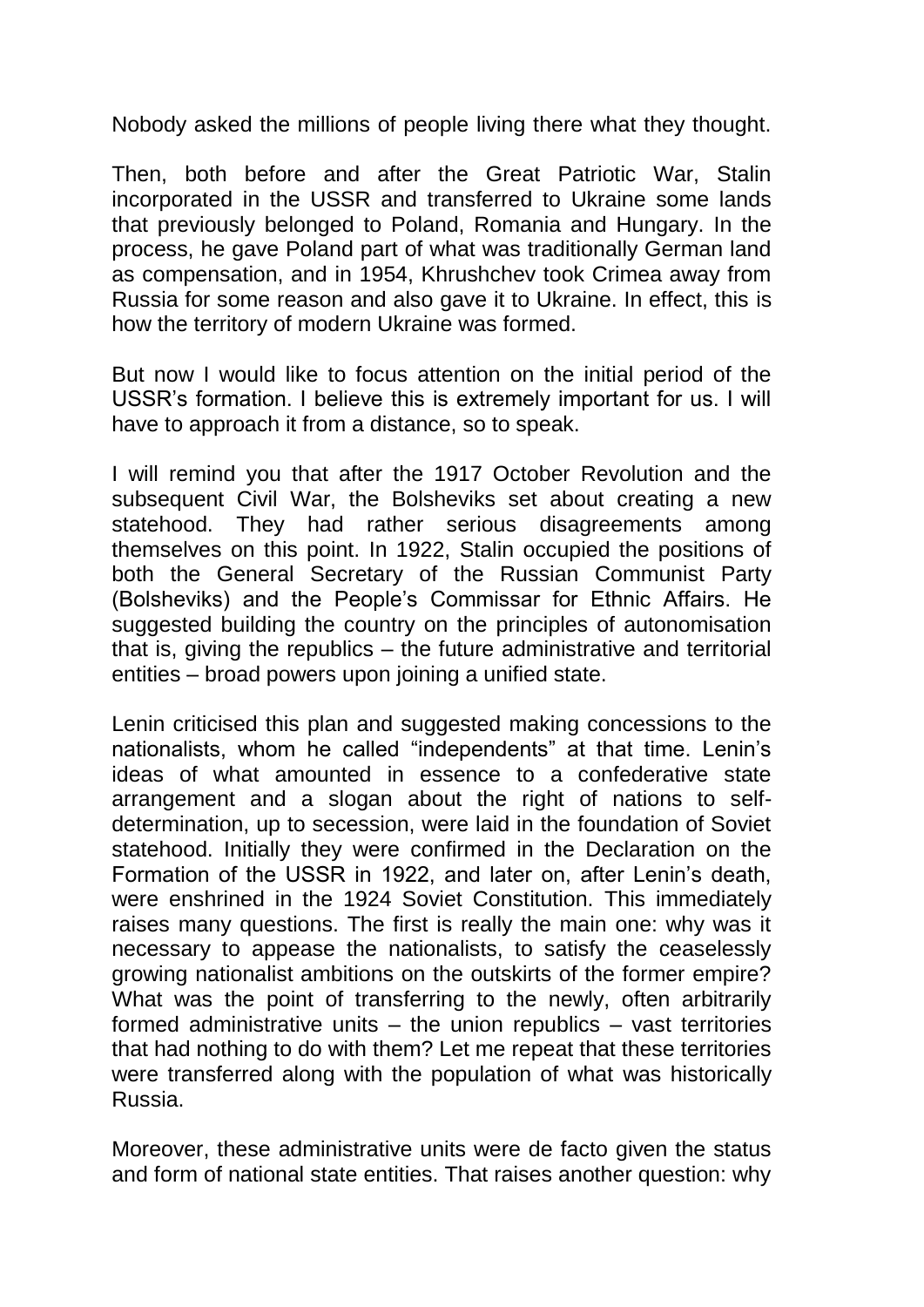was it necessary to make such generous gifts, beyond the wildest dreams of the most zealous nationalists and, on top of all that, give the republics the right to secede from the unified state without any conditions?

At first glance, this looks absolutely incomprehensible, even crazy. But only at first glance. There is an explanation. After the revolution, the Bolsheviks' main goal was to stay in power at all costs, absolutely at all costs. They did everything for this purpose: accepted the humiliating Treaty of Brest-Litovsk, although the military and economic situation in Kaiser Germany and its allies was dramatic and the outcome of the First World War was a foregone conclusion, and satisfied any demands and wishes of the nationalists within the country.

When it comes to the historical destiny of Russia and its peoples, Lenin's principles of state development were not just a mistake; they were worse than a mistake, as the saying goes. This became patently clear after the dissolution of the Soviet Union in 1991.

Of course, we cannot change past events, but we must at least admit them openly and honestly, without any reservations or politicking. Personally, I can add that no political factors, however impressive or profitable they may seem at any given moment, can or may be used as the fundamental principles of statehood.

I am not trying to put the blame on anyone. The situation in the country at that time, both before and after the Civil War, was extremely complicated; it was critical. The only thing I would like to say today is that this is exactly how it was. It is a historical fact. Actually, as I have already said, Soviet Ukraine is the result of the Bolsheviks' policy and can be rightfully called "Vladimir Lenin's Ukraine." He was its creator and architect. This is fully and comprehensively corroborated by archival documents, including Lenin's harsh instructions regarding Donbass, which was actually shoved into Ukraine. And today the "grateful progeny" has overturned monuments to Lenin in Ukraine. They call it decommunization.

You want decommunization? Very well, this suits us just fine. But why stop halfway? We are ready to show what real decommunizations would mean for Ukraine.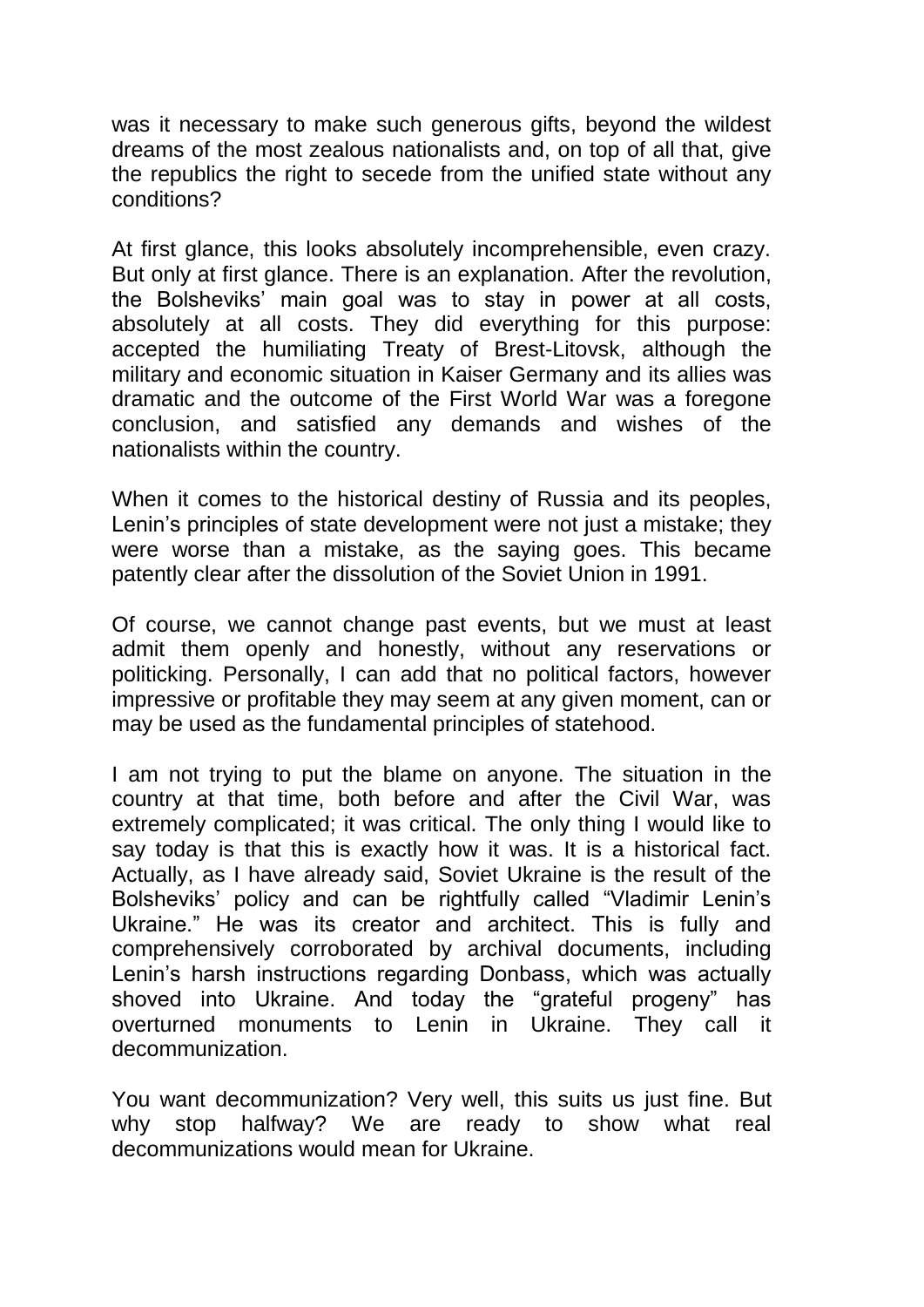Going back to history, I would like to repeat that the Soviet Union was established in the place of the former Russian Empire in 1922. But practice showed immediately that it was impossible to preserve or govern such a vast and complex territory on the amorphous principles that amounted to confederation. They were far removed from reality and the historical tradition.

It is logical that the Red Terror and a rapid slide into Stalin's dictatorship, the domination of the communist ideology and the Communist Party's monopoly on power, nationalisation and the planned economy – all this transformed the formally declared but ineffective principles of government into a mere declaration. In reality, the union republics did not have any sovereign rights, none at all. The practical result was the creation of a tightly centralised and absolutely unitary state.

In fact, what Stalin fully implemented was not Lenin's but his own principles of government. But he did not make the relevant amendments to the cornerstone documents, to the Constitution, and he did not formally revise Lenin's principles underlying the Soviet Union. From the look of it, there seemed to be no need for that, because everything seemed to be working well in conditions of the totalitarian regime, and outwardly it looked wonderful, attractive and even super-democratic.

And yet, it is a great pity that the fundamental and formally legal foundations of our state were not promptly cleansed of the odious and utopian fantasies inspired by the revolution, which are absolutely destructive for any normal state. As it often happened in our country before, nobody gave any thought to the future.

It seems that the Communist Party leaders were convinced that they had created a solid system of government and that their policies had settled the ethnic issue for good. But falsification, misconception, and tampering with public opinion have a high cost. The virus of nationalist ambitions is still with us, and the mine laid at the initial stage to destroy state immunity to the disease of nationalism was ticking. As I have already said, the mine was the right of secession from the Soviet Union.

In the mid-1980s, the increasing socioeconomic problems and the apparent crisis of the planned economy aggravated the ethnic issue, which essentially was not based on any expectations or unfulfilled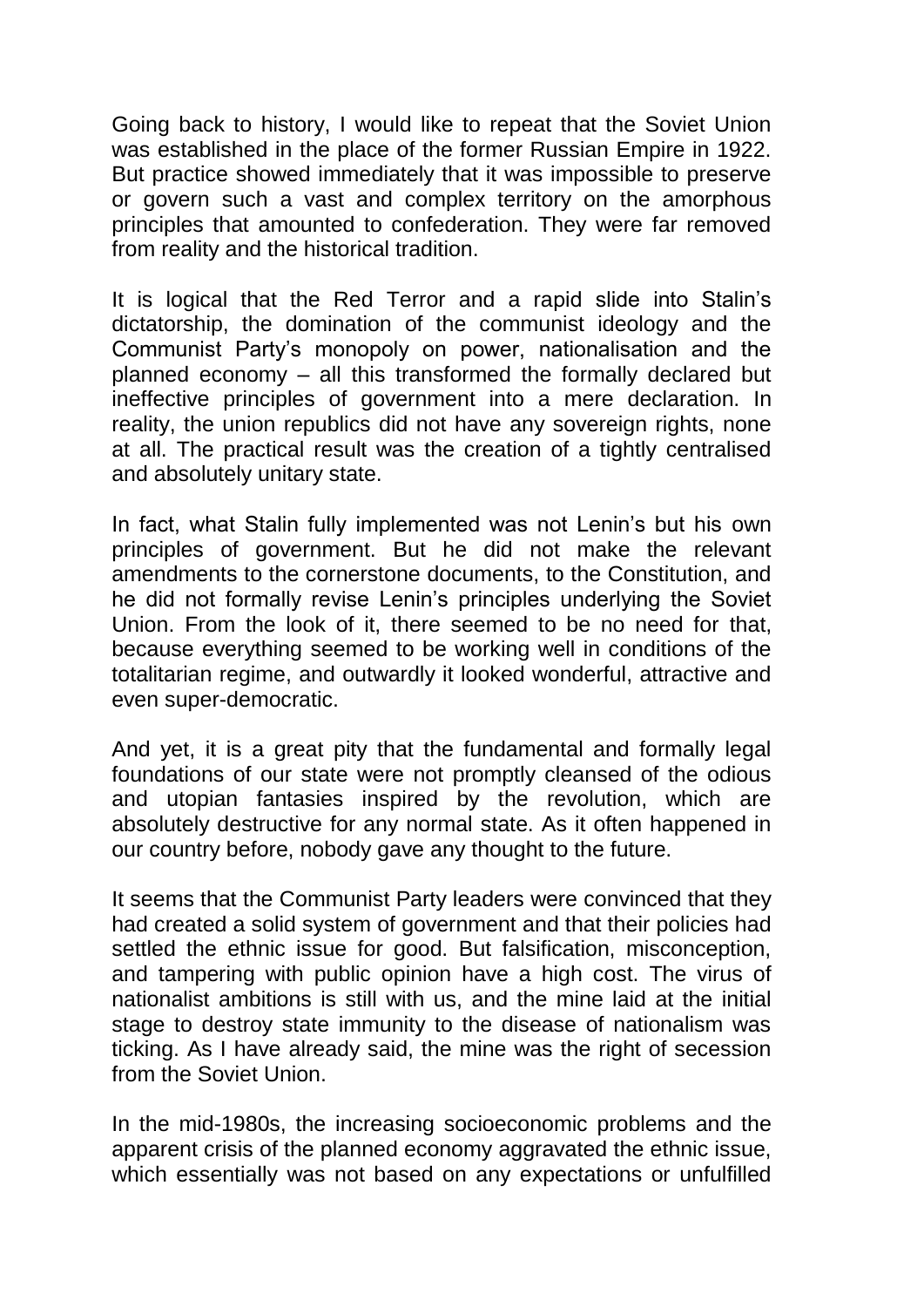dreams of the Soviet peoples but primarily the growing appetites of the local elites.

However, instead of analysing the situation, taking appropriate measures, first of all in the economy, and gradually transforming the political system and government in a well-considered and balanced manner, the Communist Party leadership only engaged in open doubletalk about the revival of the Leninist principle of national selfdetermination.

Moreover, in the course of power struggle within the Communist Party itself, each of the opposing sides, in a bid to expand its support base, started to thoughtlessly incite and encourage nationalist sentiments, manipulating them and promising their potential supporters whatever they wished. Against the backdrop of the superficial and populist rhetoric about democracy and a bright future based either on a market or a planned economy, but amid a true impoverishment of people and widespread shortages, no one among the powers that be was thinking about the inevitable tragic consequences for the country.

Next, they entirely embarked on the track beaten at the inception of the USSR and pandering to the ambitions of the nationalist elites nurtured within their own party ranks. But in so doing, they forgot that the CPSU no longer had – thank God – the tools for retaining power and the country itself, tools such as state terror and a Stalinist-type dictatorship, and that the notorious guiding role of the party was disappearing without a trace, like a morning mist, right before their eyes.

And then, the September 1989 plenary session of the CPSU Central Committee approved a truly fatal document, the so-called ethnic policy of the party in modern conditions, the CPSU platform. It included the following provisions, I quote: "The republics of the USSR shall possess all the rights appropriate to their status as sovereign socialist states."

The next point: "The supreme representative bodies of power of the USSR republics can challenge and suspend the operation of the USSR Government's resolutions and directives in their territory."

And finally: "Each republic of the USSR shall have citizenship of its own, which shall apply to all of its residents."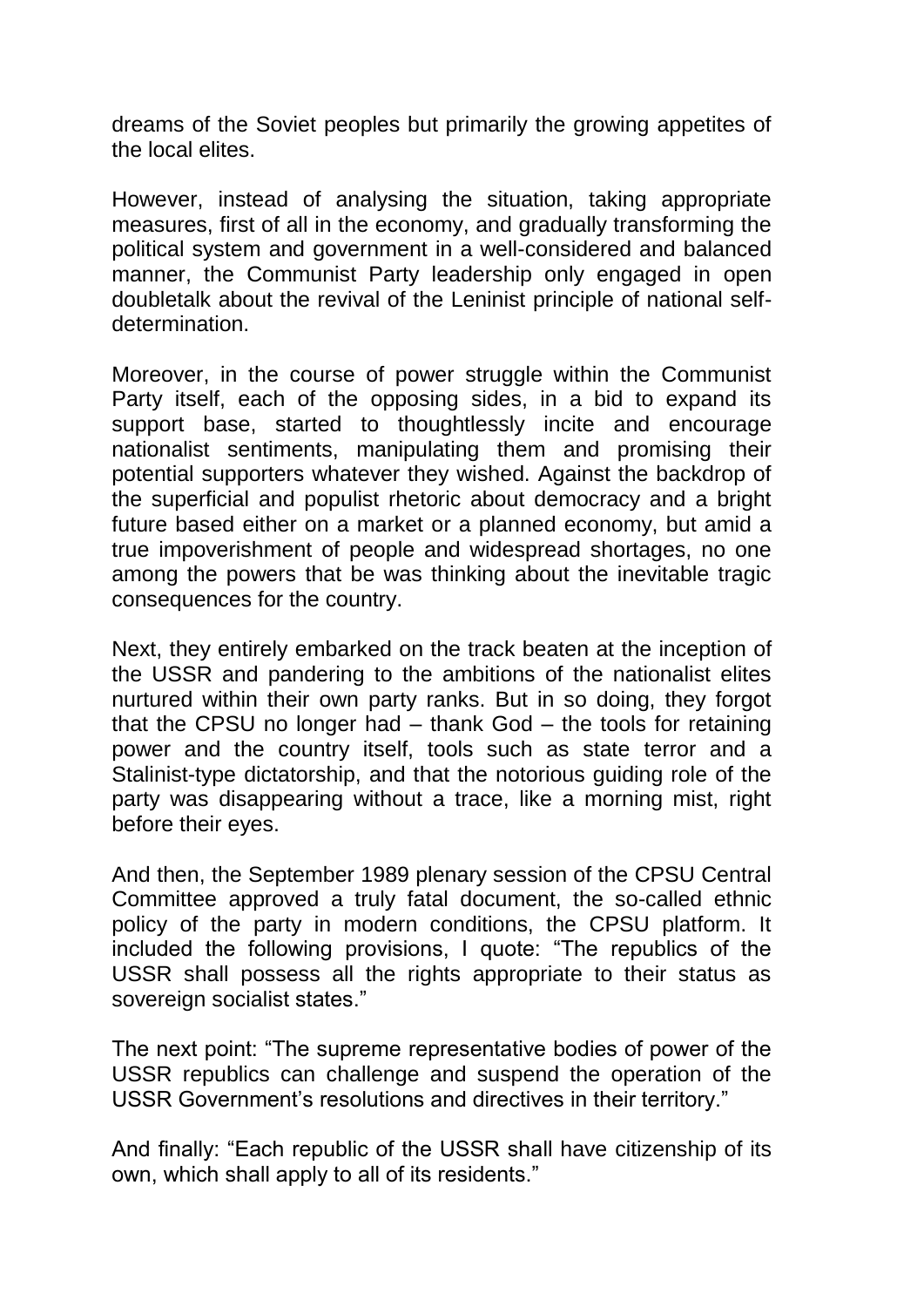Wasn't it clear what these formulas and decisions would lead to?

Now is not the time or place to go into matters pertaining to state or constitutional law, or define the concept of citizenship. But one may wonder: why was it necessary to rock the country even more in that already complicated situation? The facts remain.

Even two years before the collapse of the USSR, its fate was actually predetermined. It is now that radicals and nationalists, including and primarily those in Ukraine, are taking credit for having gained independence. As we can see, this is absolutely wrong. The disintegration of our united country was brought about by the historic, strategic mistakes on the part of the Bolshevik leaders and the CPSU leadership, mistakes committed at different times in statebuilding and in economic and ethnic policies. The collapse of the historical Russia known as the USSR is on their conscience.

Despite all these injustices, lies and outright pillage of Russia, it was our people who accepted the new geopolitical reality that took shape after the dissolution of the USSR, and recognised the new independent states. Not only did Russia recognise these countries, but helped its CIS partners, even though it faced a very dire situation itself. This included our Ukrainian colleagues, who turned to us for financial support many times from the very moment they declared independence. Our country provided this assistance while respecting Ukraine's dignity and sovereignty.

According to expert assessments, confirmed by a simple calculation of our energy prices, the subsidised loans Russia provided to Ukraine along with economic and trade preferences, the overall benefit for the Ukrainian budget in the period from 1991 to 2013 amounted to \$250 billion.

However, there was more to it than that. By the end of 1991, the USSR owed some \$100 billion to other countries and international funds. Initially, there was this idea that all former Soviet republics will pay back these loans together, in the spirit of solidarity and proportionally to their economic potential. However, Russia undertook to pay back all Soviet debts and delivered on this promise by completing this process in 2017.

In exchange for that, the newly independent states had to hand over to Russia part of the Soviet foreign assets. An agreement to this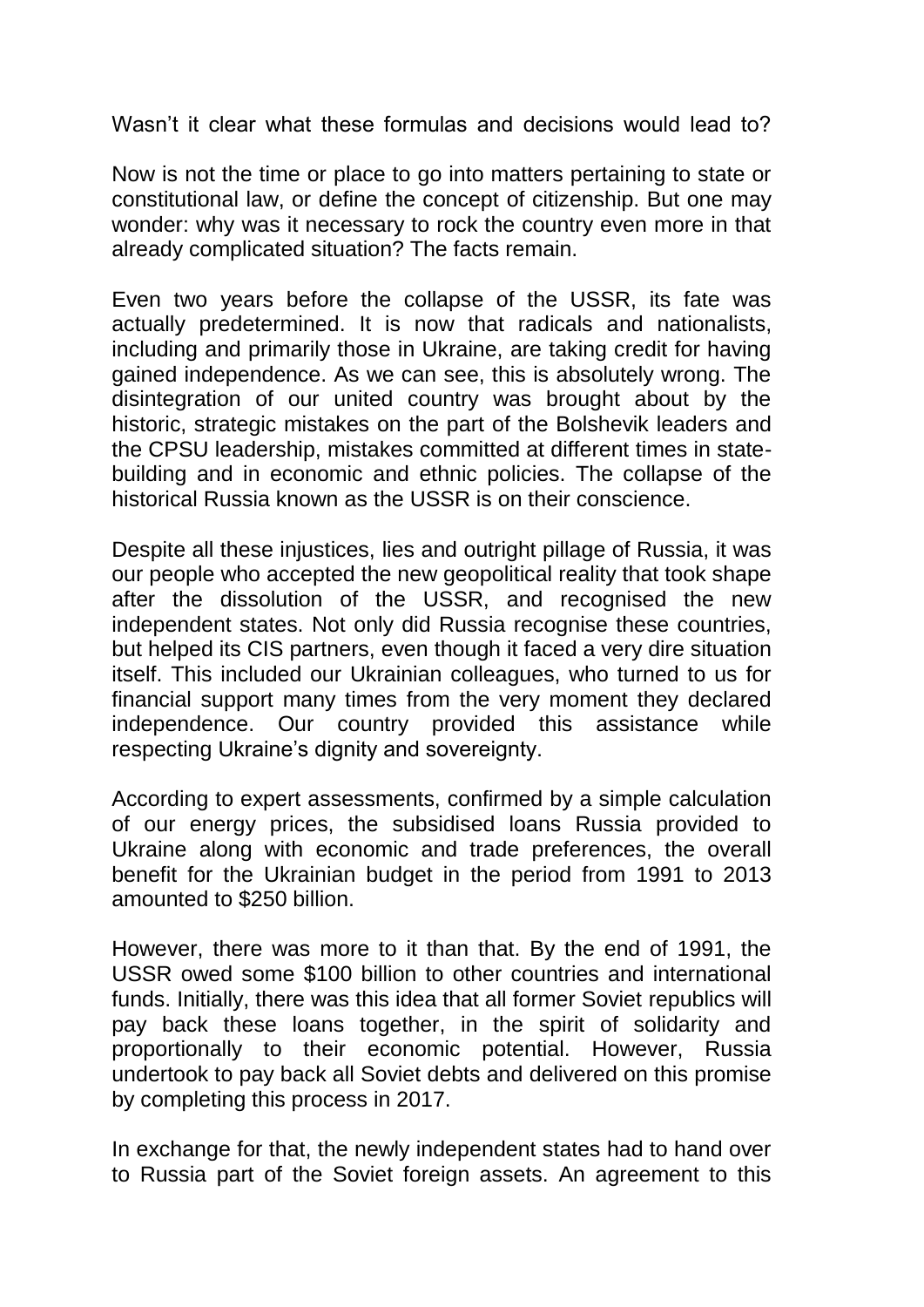effect was reached with Ukraine in December 1994. However, Kiev failed to ratify these agreements and later simply refused to honour them by making demands for a share of the Diamond Treasury, gold reserves, as well as former USSR property and other assets abroad.

Nevertheless, despite all these challenges, Russia always worked with Ukraine in an open and honest manner and, as I have already said, with respect for its interests. We developed our ties in multiple fields. Thus, in 2011, bilateral trade exceeded \$50 billion. Let me note that in 2019, that is before the pandemic, Ukraine's trade with all EU countries combined was below this indicator.

At the same time, it was striking how the Ukrainian authorities always preferred dealing with Russia in a way that ensured that they enjoy all the rights and privileges while remaining free from any obligations.

The officials in Kiev replaced partnership with a parasitic attitude acting at times in an extremely brash manner. Suffice it to recall the continuous blackmail on energy transits and the fact that they literally stole gas.

I can add that Kiev tried to use dialogue with Russia as a bargaining chip in its relations with the West, using the threat of closer ties with Russia for blackmailing the West to secure preferences by claiming that otherwise Russia would have a bigger influence in Ukraine.

At the same time, the Ukrainian authorities – I would like to emphasise this – began by building their statehood on the negation of everything that united us, trying to distort the mentality and historical memory of millions of people, of entire generations living in Ukraine. It is not surprising that Ukrainian society was faced with the rise of far-right nationalism, which rapidly developed into aggressive Russophobia and neo-Nazism. This resulted in the participation of Ukrainian nationalists and neo-Nazis in the terrorist groups in the North Caucasus and the increasingly loud territorial claims to Russia.

A role in this was played by external forces, which used a ramified network of NGOs and special services to nurture their clients in Ukraine and to bring their representatives to the seats of authority.

It should be noted that Ukraine actually never had stable traditions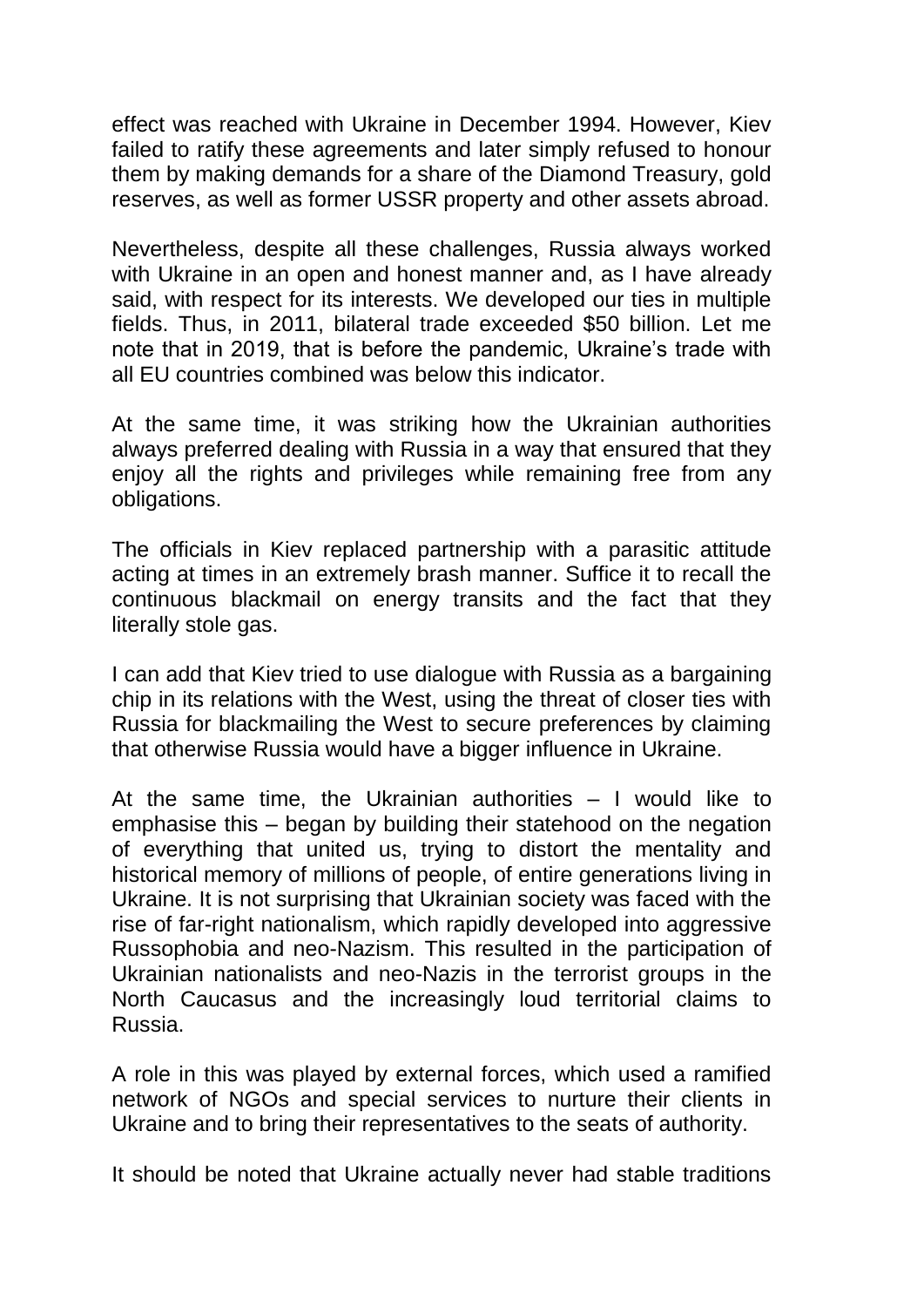of real statehood. And, therefore, in 1991 it opted for mindlessly emulating foreign models, which have no relation to history or Ukrainian realities. Political government institutions were readjusted many times to the rapidly growing clans and their self-serving interests, which had nothing to do with the interests of the Ukrainian people.

Essentially, the so-called pro-Western civilisational choice made by the oligarchic Ukrainian authorities was not and is not aimed at creating better conditions in the interests of people's well-being but at keeping the billions of dollars that the oligarchs have stolen from the Ukrainians and are holding in their accounts in Western banks, while reverently accommodating the geopolitical rivals of Russia.

Some industrial and financial groups and the parties and politicians on their payroll relied on the nationalists and radicals from the very beginning. Others claimed to be in favour of good relations with Russia and cultural and language diversity, coming to power with the help of their citizens who sincerely supported their declared aspirations, including the millions of people in the south-eastern regions. But after getting the positions they coveted, these people immediately betrayed their voters, going back on their election promises and instead steering a policy prompted by the radicals and sometimes even persecuting their former allies – the public organisations that supported bilingualism and cooperation with Russia. These people took advantage of the fact that their voters were mostly law-abiding citizens with moderate views who trusted the authorities, and that, unlike the radicals, they would not act aggressively or make use of illegal instruments.

Meanwhile, the radicals became increasingly brazen in their actions and made more demands every year. They found it easy to force their will on the weak authorities, which were infected with the virus of nationalism and corruption as well and which artfully replaced the real cultural, economic and social interests of the people and Ukraine's true sovereignty with various ethnic speculations and formal ethnic attributes.

A stable statehood has never developed in Ukraine; its electoral and other political procedures just serve as a cover, a screen for the redistribution of power and property between various oligarchic clans.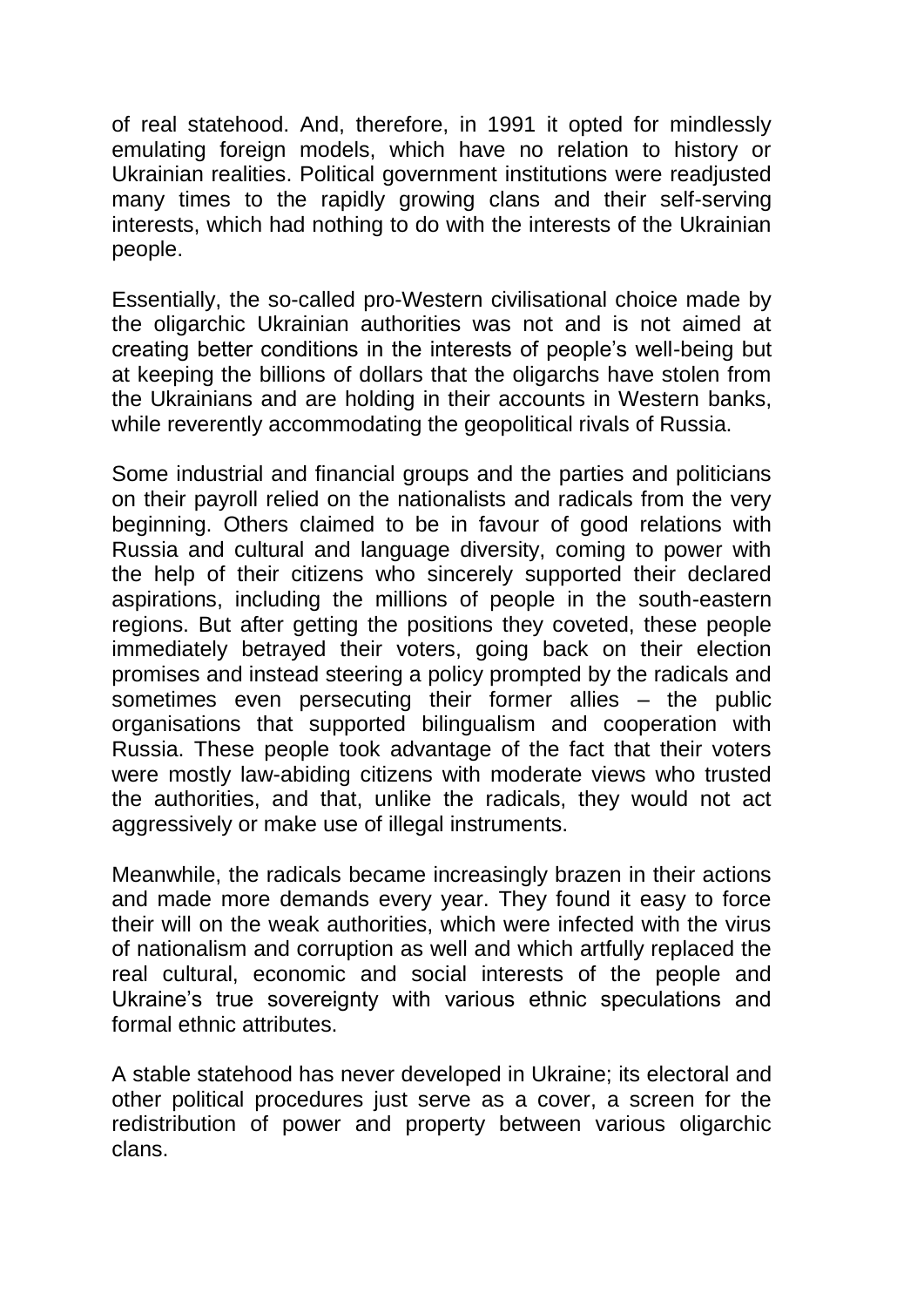Corruption, which is certainly a challenge and a problem for many countries, including Russia, has gone beyond the usual scope in Ukraine. It has literally permeated and corroded Ukrainian statehood, the entire system, and all branches of power.

Radical nationalists took advantage of the justified public discontent and saddled the Maidan protest, escalating it to a coup d'état in 2014. They also had direct assistance from foreign states. According to reports, the US Embassy provided \$1 million a day to support the so-called protest camp on Independence Square in Kiev. In addition, large amounts were impudently transferred directly to the opposition leaders' bank accounts, tens of millions of dollars. But the people who actually suffered, the families of those who died in the clashes provoked in the streets and squares of Kiev and other cities, how much did they get in the end? Better not ask.

The nationalists who have seized power have unleashed a persecution, a real terror campaign against those who opposed their anti-constitutional actions. Politicians, journalists, and public activists were harassed and publicly humiliated. A wave of violence swept Ukrainian cities, including a series of high-profile and unpunished murders. One shudders at the memories of the terrible tragedy in Odessa, where peaceful protesters were brutally murdered, burned alive in the House of Trade Unions. The criminals who committed that atrocity have never been punished, and no one is even looking for them. But we know their names and we will do everything to punish them, find them and bring them to justice.

Maidan did not bring Ukraine any closer to democracy and progress. Having accomplished a coup d'état, the nationalists and those political forces that supported them eventually led Ukraine into an impasse, pushed the country into the abyss of civil war. Eight years later, the country is split. Ukraine is struggling with an acute socioeconomic crisis.

According to international organisations, in 2019, almost 6 million Ukrainians – I emphasise – about 15 percent, not of the wokrforce, but of the entire population of that country, had to go abroad to find work. Most of them do odd jobs. The following fact is also revealing: since 2020, over 60,000 doctors and other health workers have left the country amid the pandemic.

Since 2014, water bills increased by almost a third, and energy bills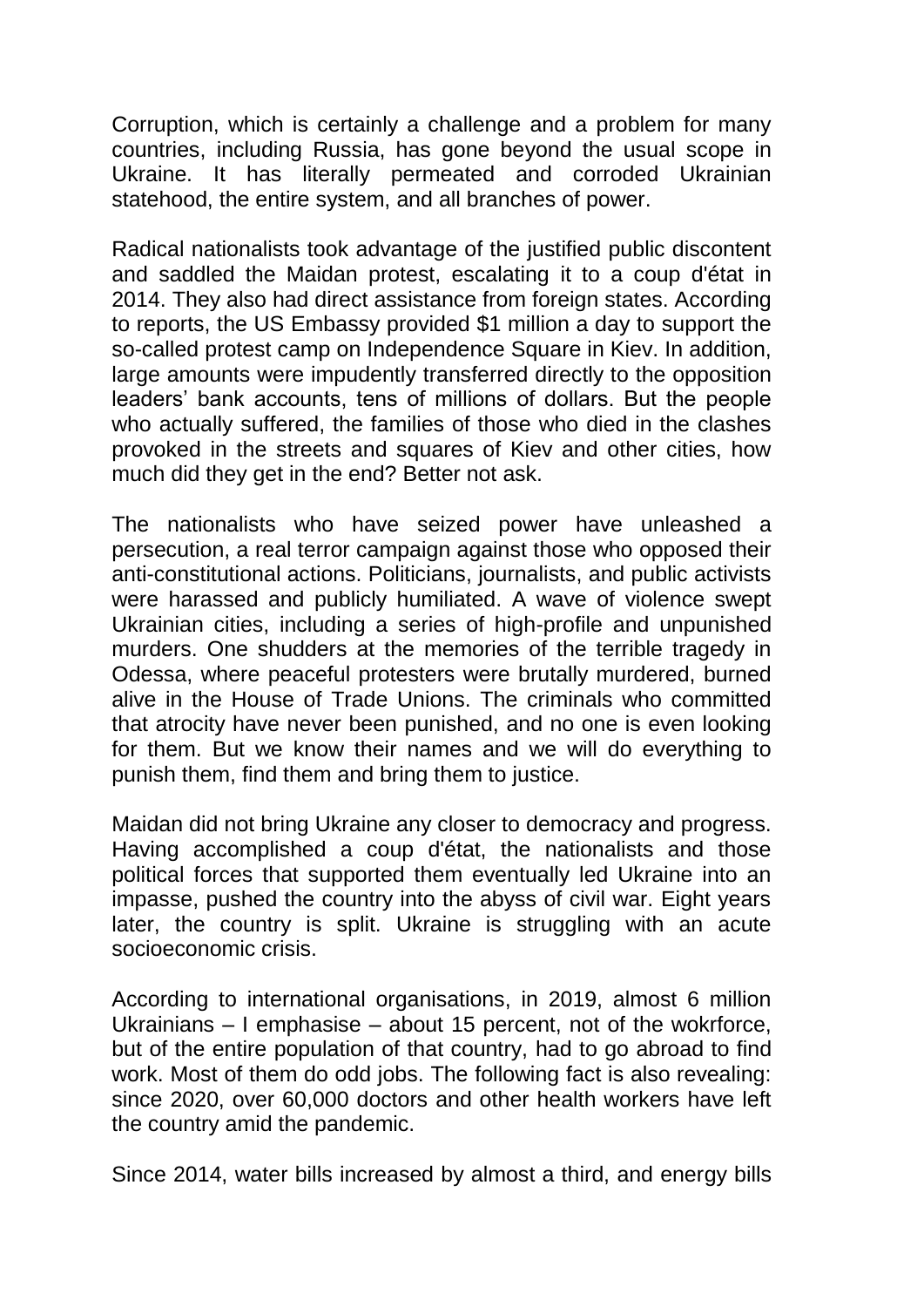grew several times, while the price of gas for households surged several dozen times. Many people simply do not have the money to pay for utilities. They literally struggle to survive.

What happened? Why is this all happening? The answer is obvious. They spent and embezzled the legacy inherited not only from the Soviet era, but also from the Russian Empire. They lost tens, hundreds of thousands of jobs which enabled people to earn a reliable income and generate tax revenue, among other things thanks to close cooperation with Russia. Sectors including machine building, instrument engineering, electronics, ship and aircraft building have been undermined or destroyed altogether. There was a time, however, when not only Ukraine, but the entire Soviet Union took pride in these companies.

In 2021, the Black Sea Shipyard in Nikolayev went out of business. Its first docks date back to Catherine the Great. Antonov, the famous manufacturer, has not made a single commercial aircraft since 2016, while Yuzhmash, a factory specialising in missile and space equipment, is nearly bankrupt. The Kremenchug Steel Plant is in a similar situation. This sad list goes on and on.

As for the gas transportation system, it was built in its entirety by the Soviet Union, and it has now deteriorated to an extent that using it creates major risks and comes at a high cost for the environment.

This situation begs the question: poverty, lack of opportunity, and lost industrial and technological potential – is this the pro-Western civilisational choice they have been using for many years to fool millions of people with promises of heavenly pastures?

It all came down to a Ukrainian economy in tatters and an outright pillage of the country's citizens, while Ukraine itself was placed under external control, directed not only from the Western capitals, but also on the ground, as the saying goes, through an entire network of foreign advisors, NGOs and other institutions present in Ukraine. They have a direct bearing on all the key appointments and dismissals and on all branches of power at all levels, from the central government down to municipalities, as well as on stateowned companies and corporations, including Naftogaz, Ukrenergo, Ukrainian Railways, Ukroboronprom, Ukrposhta, and the Ukrainian Sea Ports Authority.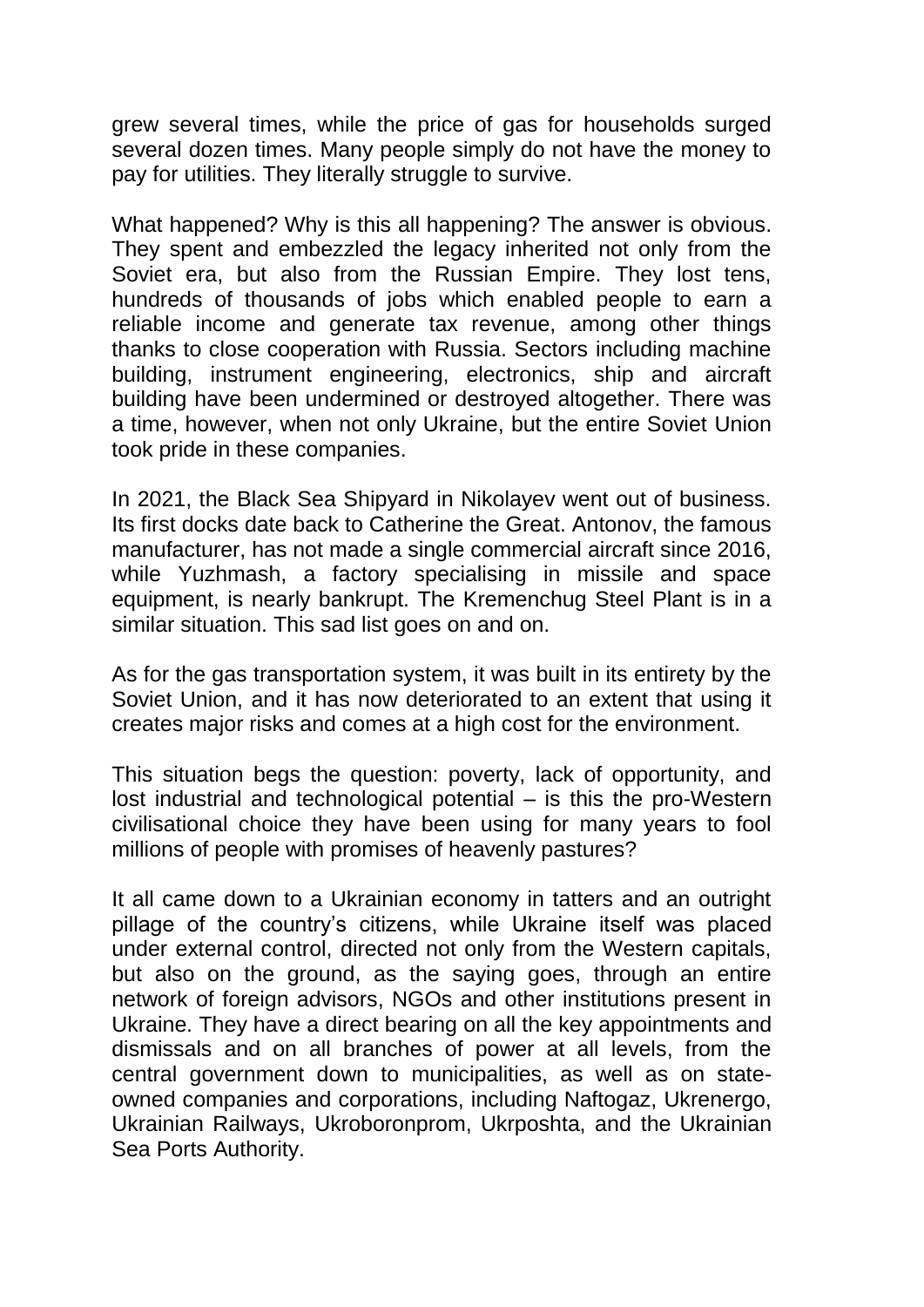There is no independent judiciary in Ukraine. The Kiev authorities, at the West's demand, delegated the priority right to select members of the supreme judicial bodies, the Council of Justice and the High Qualifications Commission of Judges, to international organisations.

In addition, the United States directly controls the National Agency on Corruption Prevention, the National Anti-Corruption Bureau, the Specialised Anti-Corruption Prosecutor's Office and the High Anti-Corruption Court. All this is done under the noble pretext of invigorating efforts against corruption. All right, but where are the results? Corruption is flourishing like never before.

Are the Ukrainian people aware that this is how their country is managed? Do they realise that their country has turned not even into a political or economic protectorate but has been reduced to a colony with a puppet regime? The state was privatised. As a result, the government, which designates itself as the "power of patriots" no longer acts in a national capacity and consistently pushes Ukraine towards losing its sovereignty.

The policy to root out the Russian language and culture and promote assimilation carries on. The Verkhovna Rada has generated a steady flow of discriminatory bills, and the law on the so-called indigenous people has already come into force. People who identify as Russians and want to preserve their identity, language and culture are getting the signal that they are not wanted in Ukraine.

Under the laws on education and the Ukrainian language as a state language, the Russian language has no place in schools or public spaces, even in ordinary shops. The law on the so-called vetting of officials and purging their ranks created a pathway for dealing with unwanted civil servants.

There are more and more acts enabling the Ukrainian military and law enforcement agencies to crack down on the freedom of speech, dissent, and going after the opposition. The world knows the deplorable practice of imposing unilateral illegitimate sanctions against other countries, foreign individuals and legal entities. Ukraine has outperformed its Western masters by inventing sanctions against its own citizens, companies, television channels, other media outlets and even members of parliament.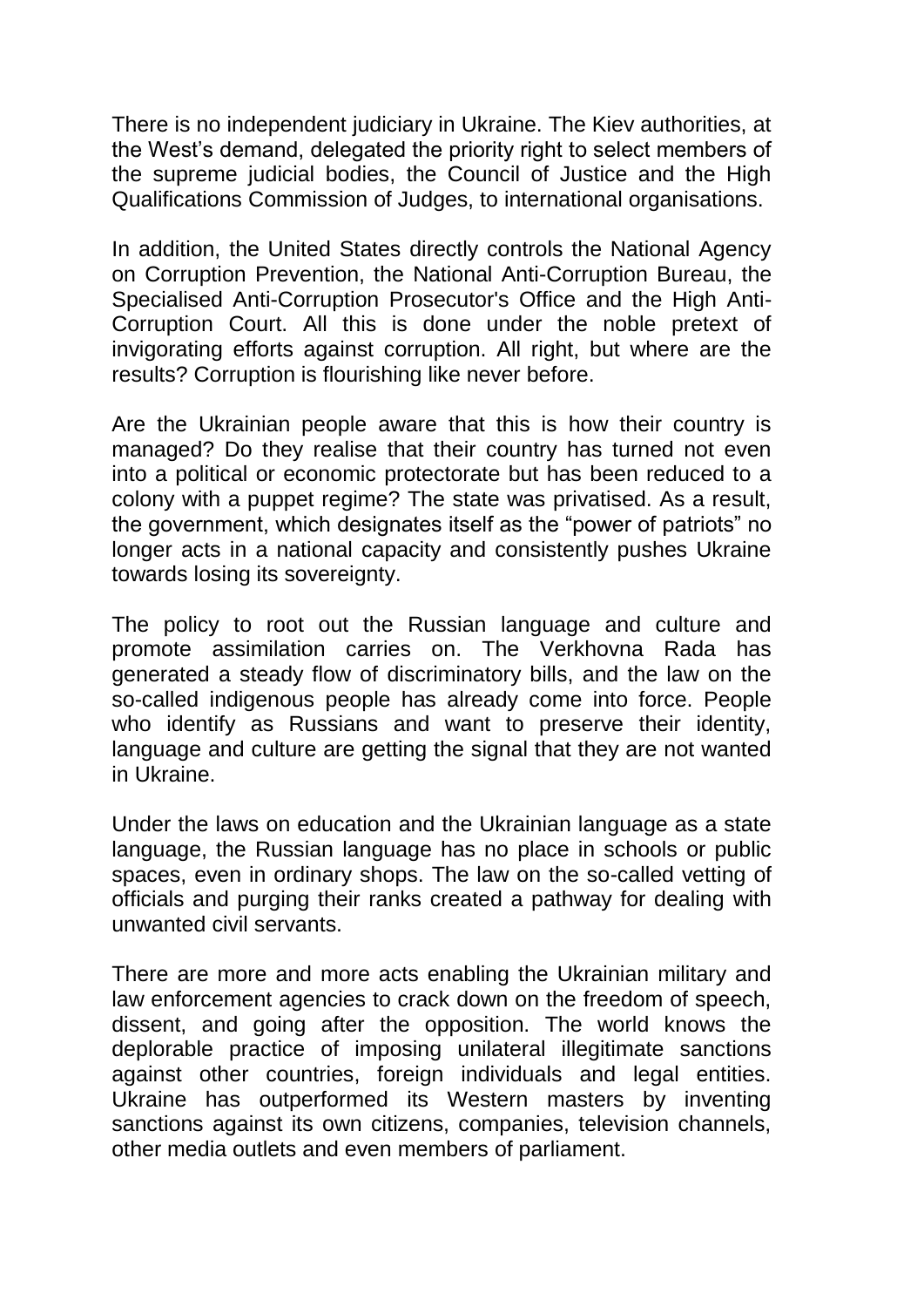Kiev continues to prepare the destruction of the Ukrainian Orthodox Church of the Moscow Patriarchate. This is not an emotional judgement; proof of this can be found in concrete decisions and documents. The Ukrainian authorities have cynically turned the tragedy of the schism into an instrument of state policy. The current authorities do not react to the Ukrainian people's appeals to abolish the laws that are infringing on believers' rights. Moreover, new draft laws directed against the clergy and millions of parishioners of the Ukrainian Orthodox Church of the Moscow Patriarchate have been registered in the Verkhovna Rada.

A few words about Crimea. The people of the peninsula freely made their choice to be with Russia. The Kiev authorities cannot challenge the clearly stated choice of the people, which is why they have opted for aggressive action, for activating extremist cells, including radical Islamist organisations, for sending subversives to stage terrorist attacks at critical infrastructure facilities, and for kidnapping Russian citizens. We have factual proof that such aggressive actions are being taken with support from Western security services.

In March 2021, a new Military Strategy was adopted in Ukraine. This document is almost entirely dedicated to confrontation with Russia and sets the goal of involving foreign states in a conflict with our country. The strategy stipulates the organisation of what can be described as a terrorist underground movement in Russia's Crimea and in Donbass. It also sets out the contours of a potential war, which should end, according to the Kiev strategists, "with the assistance of the international community on favourable terms for Ukraine," as well as – listen carefully, please – "with foreign military support in the geopolitical confrontation with the Russian Federation." In fact, this is nothing other than preparation for hostilities against our country, Russia.

As we know, it has already been stated today that Ukraine intends to create its own nuclear weapons, and this is not just bragging. Ukraine has the nuclear technologies created back in the Soviet times and delivery vehicles for such weapons, including aircraft, as well as the Soviet-designed Tochka-U precision tactical missiles with a range of over 100 kilometres. But they can do more; it is only a matter of time. They have had the groundwork for this since the Soviet era.

In other words, acquiring tactical nuclear weapons will be much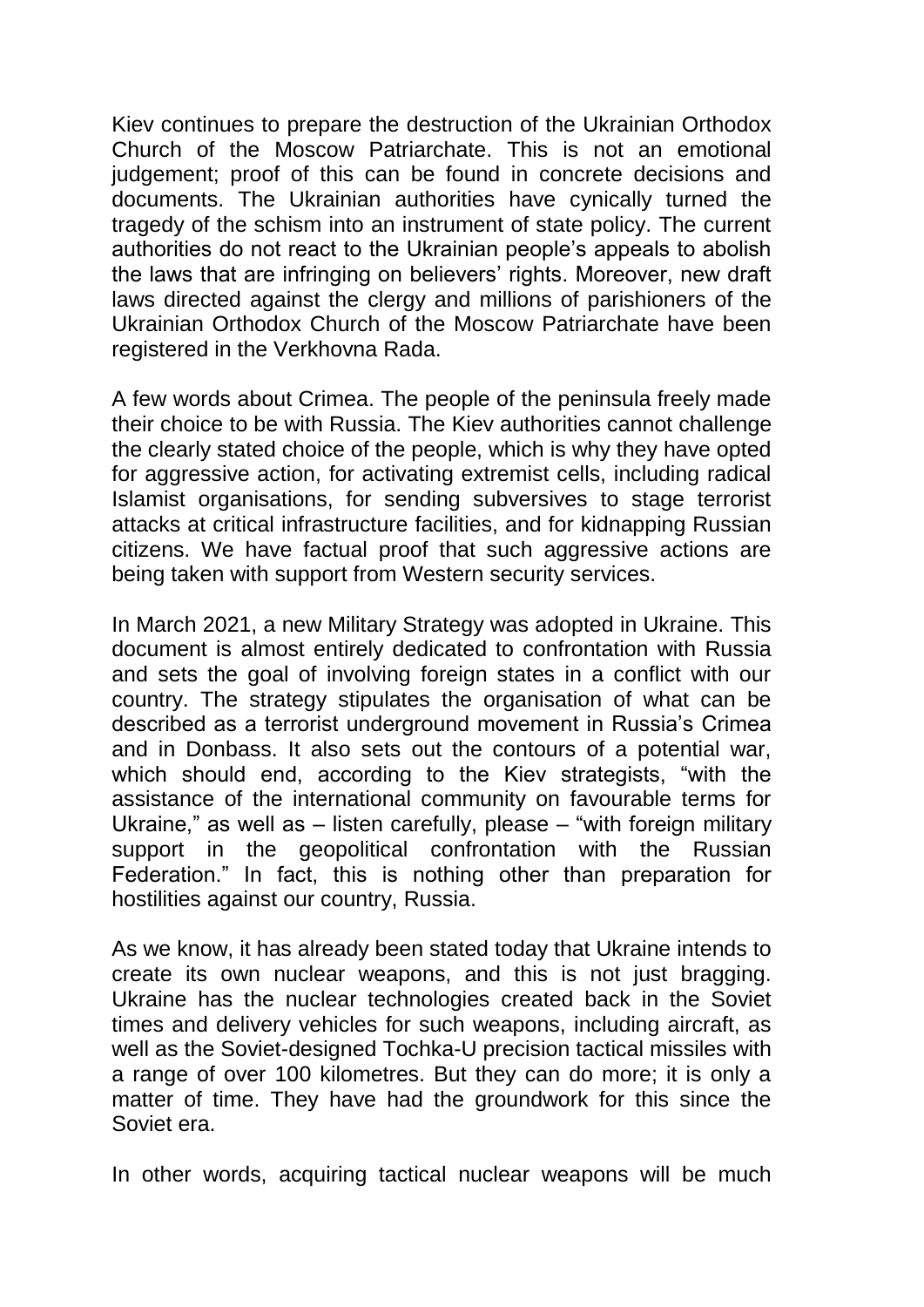easier for Ukraine than for some other states I am not going to mention here, which are conducting such research, especially if Kiev receives foreign technological support. We cannot rule this out either.

If Ukraine acquires weapons of mass destruction, the situation in the world and in Europe will drastically change, especially for us, for Russia. We cannot but react to this real danger, all the more so since, let me repeat, Ukraine's Western patrons may help it acquire these weapons to create yet another threat to our country. We are seeing how persistently the Kiev regime is being pumped with arms. Since 2014, the United States alone has spent billions of dollars for this purpose, including supplies of arms and equipment and training of specialists. In the last few months, there has been a constant flow of Western weapons to Ukraine, ostentatiously, with the entire world watching. Foreign advisors supervise the activities of Ukraine's armed forces and special services and we are well aware of this.

Over the past few years, military contingents of NATO countries have been almost constantly present on Ukrainian territory under the pretext of exercises. The Ukrainian troop control system has already been integrated into NATO. This means that NATO headquarters can issue direct commands to the Ukrainian armed forces, even to their separate units and squads.

The United States and NATO have started an impudent development of Ukrainian territory as a theatre of potential military operations. Their regular joint exercises are obviously anti-Russian. Last year alone, over 23,000 troops and more than a thousand units of hardware were involved.

A law has already been adopted that allows foreign troops to come to Ukraine in 2022 to take part in multinational drills. Understandably, these are primarily NATO troops. This year, at least ten of these joint drills are planned.

Obviously, such undertakings are designed to be a cover-up for a rapid buildup of the NATO military group on Ukrainian territory. This is all the more so since the network of airfields upgraded with US help in Borispol, Ivano-Frankovsk, Chuguyev and Odessa, to name a few, is capable of transferring army units in a very short time. Ukraine's airspace is open to flights by US strategic and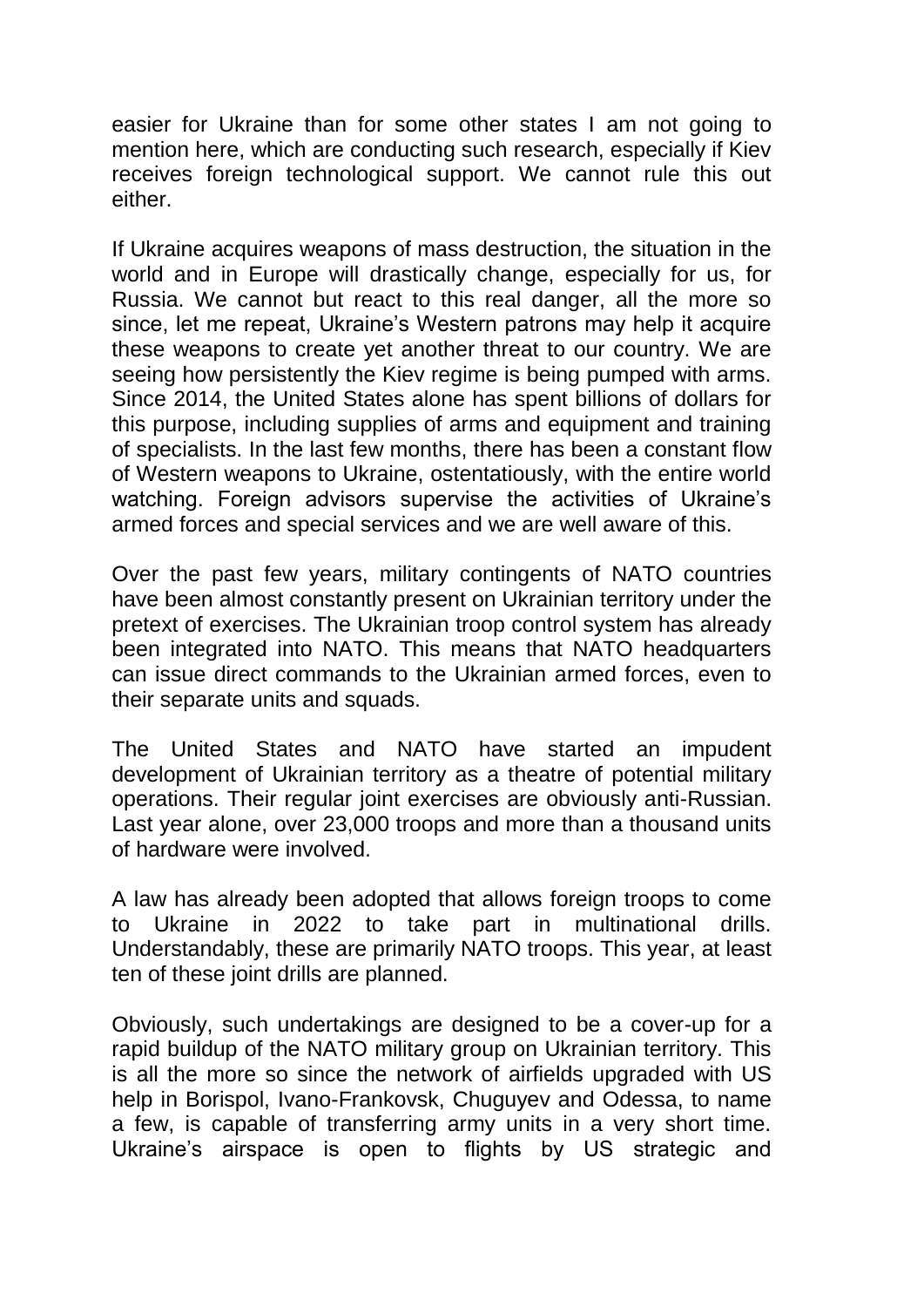reconnaissance aircraft and drones that conduct surveillance over Russian territory.

I will add that the US-built Maritime Operations Centre in Ochakov makes it possible to support activity by NATO warships, including the use of precision weapons, against the Russian Black Sea Fleet and our infrastructure on the entire Black Sea Coast.

At one time, the United States intended to build similar facilities in Crimea as well but the Crimeans and residents of Sevastopol wrecked these plans. We will always remember this.

I would like to repeat that today such a centre has already been deployed in Ochakov. In the 18th century, soldiers of Alexander Suvorov fought for this city. Owing to their courage, it became part of Russia. Also in the 18th century, the lands of the Black Sea littoral, incorporated in Russia as a result of wars with the Ottoman Empire, were given the name of Novorossiya (New Russia). Now attempts are being made to condemn these landmarks of history to oblivion, along with the names of state and military figures of the Russian Empire without whose efforts modern Ukraine would not have many big cities or even access to the Black Sea.

A monument to Alexander Suvorov was recently demolished in Poltava. What is there to say? Are you renouncing your own past? The so-called colonial heritage of the Russian Empire? Well, in this case, be consistent.

Next, notably, Article 17 of the Constitution of Ukraine stipulates that deploying foreign military bases on its territory is illegal. However, as it turns out, this is just a conventionality that can be easily circumvented.

Ukraine is home to NATO training missions which are, in fact, foreign military bases. They just called a base a mission and were done with it.

Kiev has long proclaimed a strategic course on joining NATO. Indeed, each country is entitled to pick its own security system and enter into military alliances. There would be no problem with that, if it were not for one "but." International documents expressly stipulate the principle of equal and indivisible security, which includes obligations not to strengthen one's own security at the expense of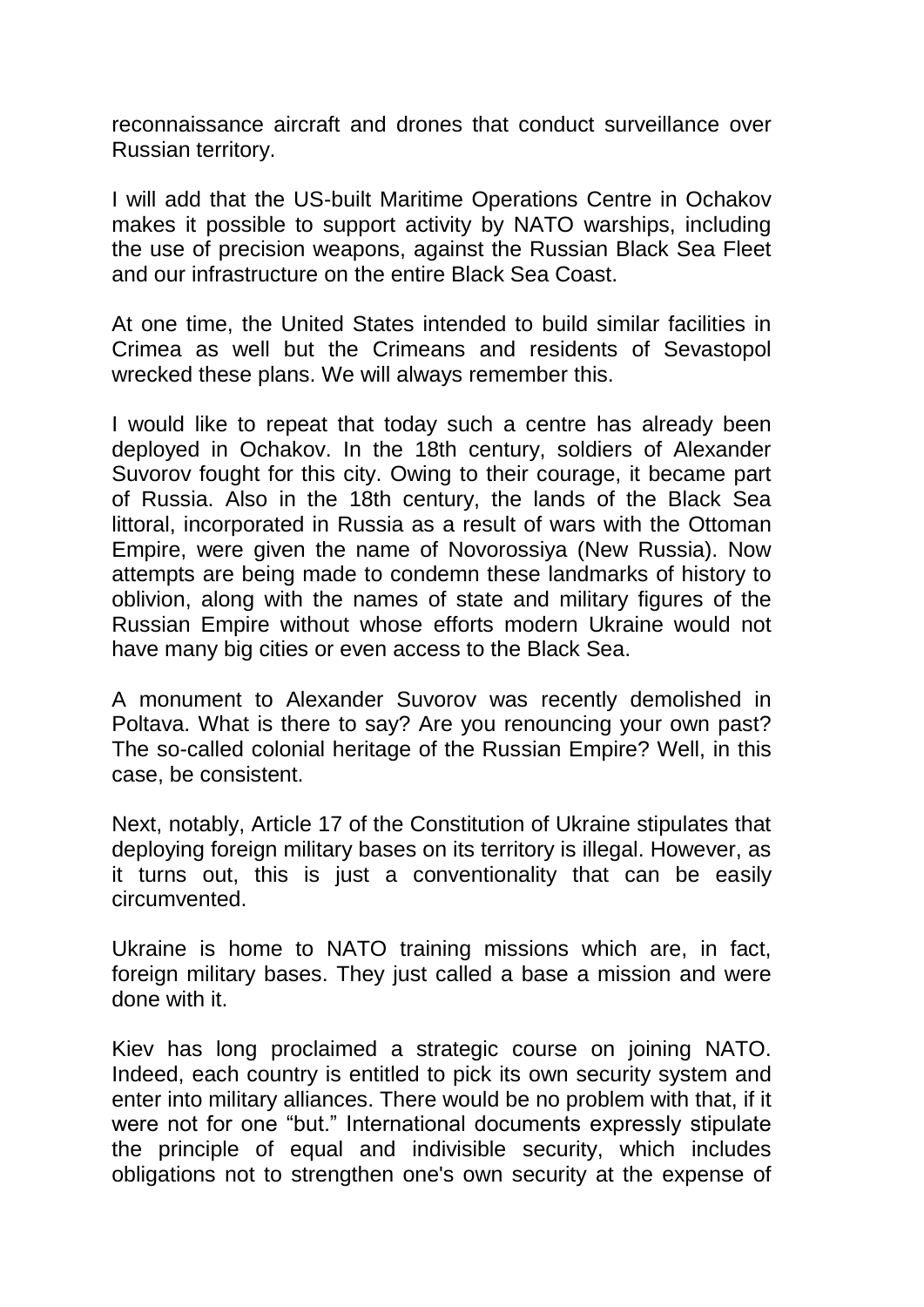the security of other states. This is stated in the 1999 OSCE Charter for European Security adopted in Istanbul and the 2010 OSCE Astana Declaration.

In other words, the choice of pathways towards ensuring security should not pose a threat to other states, whereas Ukraine joining NATO is a direct threat to Russia's security.

Let me remind you that at the Bucharest NATO summit held in April 2008, the United States pushed through a decision to the effect that Ukraine and, by the way, Georgia would become NATO members. Many European allies of the United States were well aware of the risks associated with this prospect already then, but were forced to put up with the will of their senior partner. The Americans simply used them to carry out a clearly anti-Russian policy.

A number of NATO member states are still very sceptical about Ukraine joining NATO. We are getting signals from some European capitals telling us not to worry since it will not happen literally overnight. In fact, our US partners are saying the same thing as well. "All right, then" we respond, "if it does not happen tomorrow, then it will happen the day after tomorrow. What does it change from the historical perspective? Nothing at all."

Furthermore, we are aware of the US leadership's position and words that active hostilities in eastern Ukraine do not rule out the possibility of that country joining NATO if it meets NATO criteria and overcomes corruption.

All the while, they are trying to convince us over and over again that NATO is a peace-loving and purely defensive alliance that poses no threat to Russia. Again, they want us to take their word for it. But we are well aware of the real value of these words. In 1990, when German unification was discussed, the United States promised the Soviet leadership that NATO jurisdiction or military presence will not expand one inch to the east and that the unification of Germany will not lead to the spread of NATO's military organisation to the east. This is a quote.

They issued lots of verbal assurances, all of which turned out to be empty phrases. Later, they began to assure us that the accession to NATO by Central and Eastern European countries would only improve relations with Moscow, relieve these countries of the fears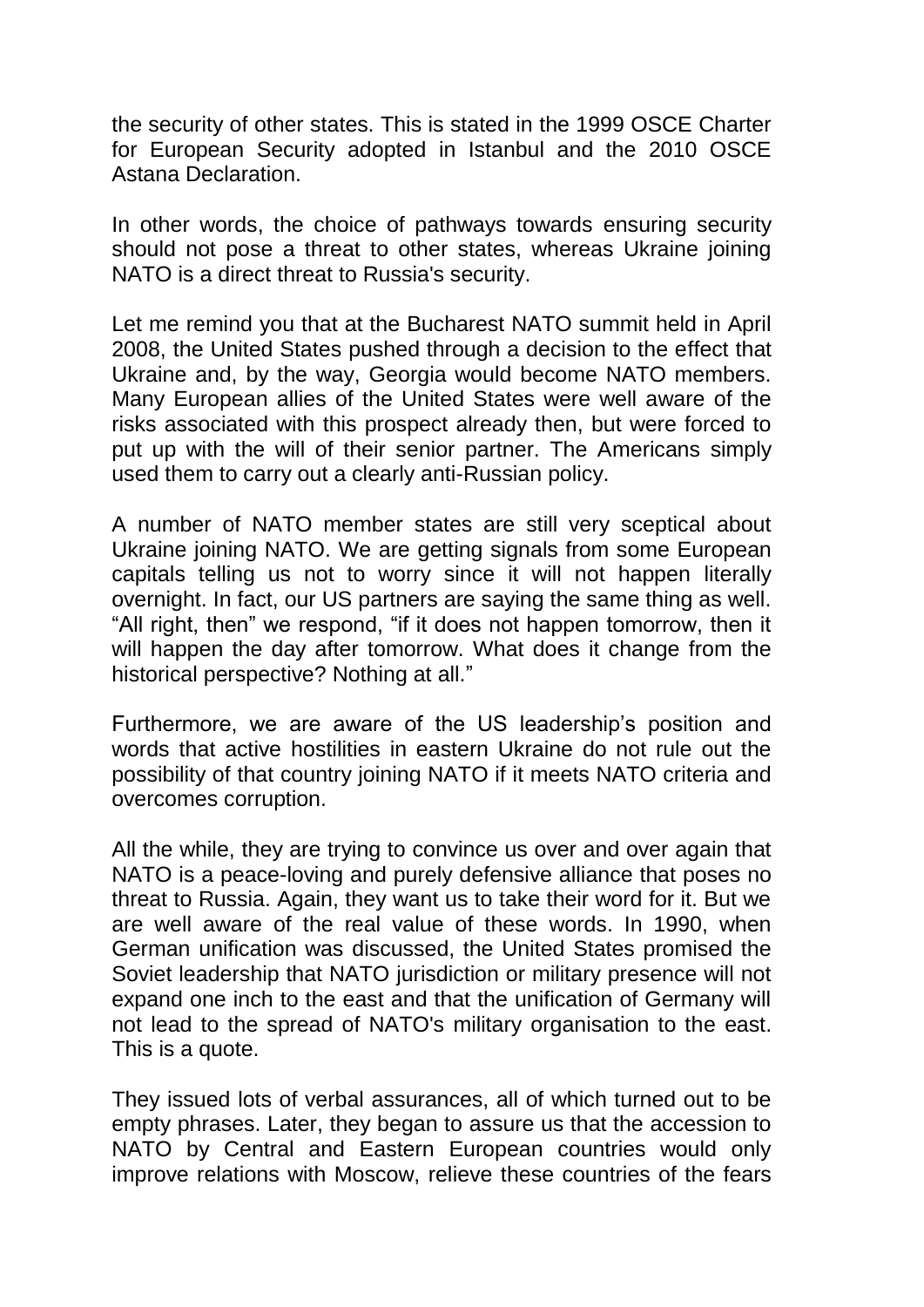steeped in their bitter historical legacy, and even create a belt of countries that are friendly towards Russia.

However, the exact opposite happened. The governments of certain Eastern European countries, speculating on Russophobia, brought their complexes and stereotypes about the Russian threat to the Alliance and insisted on building up the collective defence potentials and deploying them primarily against Russia. Worse still, that happened in the 1990s and the early 2000s when, thanks to our openness and goodwill, relations between Russia and the West had reached a high level.

Russia has fulfilled all of its obligations, including the pullout from Germany, from Central and Eastern Europe, making an immense contribution to overcoming the legacy of the Cold War. We have consistently proposed various cooperation options, including in the NATO-Russia Council and the OSCE formats.

Moreover, I will say something I have never said publicly, I will say it now for the first time. When then outgoing US President Bill Clinton visited Moscow in 2000, I asked him how America would feel about admitting Russia to NATO.

I will not reveal all the details of that conversation, but the reaction to my question was, let us say, quite restrained, and the Americans' true attitude to that possibility can actually be seen from their subsequent steps with regard to our country. I am referring to the overt support for terrorists in the North Caucasus, the disregard for our security demands and concerns, NATO's continued expansion, withdrawal from the ABM Treaty, and so on. It raises the question: why? What is all this about, what is the purpose? All right, you do not want to see us as friends or allies, but why make us an enemy?

There can be only one answer – this is not about our political regime or anything like that. They just do not need a big and independent country like Russia around. This is the answer to all questions. This is the source of America's traditional policy towards Russia. Hence the attitude to all our security proposals.

Today, one glance at the map is enough to see to what extent Western countries have kept their promise to refrain from NATO's eastward expansion. They just cheated. We have seen five waves of NATO expansion, one after another – Poland, the Czech Republic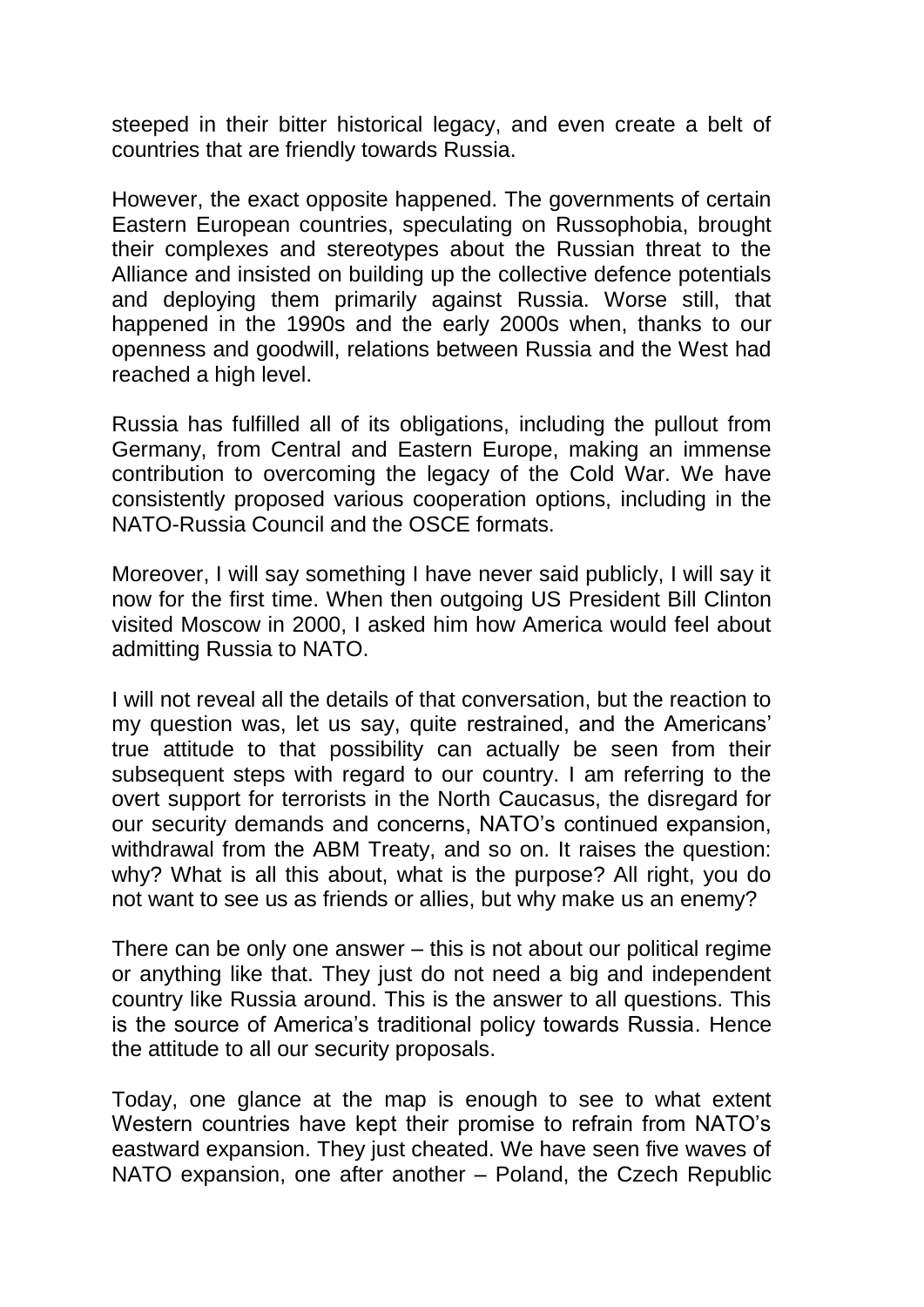and Hungary were admitted in 1999; Bulgaria, Estonia, Latvia, Lithuania, Romania, Slovakia and Slovenia in 2004; Albania and Croatia in 2009; Montenegro in 2017; and North Macedonia in 2020.

As a result, the Alliance, its military infrastructure has reached Russia's borders. This is one of the key causes of the European security crisis; it has had the most negative impact on the entire system of international relations and led to the loss of mutual trust.

The situation continues to deteriorate, including in the strategic area. Thus, positioning areas for interceptor missiles are being established in Romania and Poland as part of the US project to create a global missile defence system. It is common knowledge that the launchers deployed there can be used for Tomahawk cruise missiles – offensive strike systems.

In addition, the United States is developing its all-purpose Standard Missile-6, which can provide air and missile defence, as well as strike ground and surface targets. In other words, the allegedly defensive US missile defence system is developing and expanding its new offensive capabilities.

The information we have gives us good reason to believe that Ukraine's accession to NATO and the subsequent deployment of NATO facilities has already been decided and is only a matter of time. We clearly understand that given this scenario, the level of military threats to Russia will increase dramatically, several times over. And I would like to emphasise at this point that the risk of a sudden strike at our country will multiply.

I will explain that American strategic planning documents confirm the possibility of a so-called preemptive strike at enemy missile systems. We also know the main adversary of the United States and NATO. It is Russia. NATO documents officially declare our country to be the main threat to Euro-Atlantic security. Ukraine will serve as an advanced bridgehead for such a strike. If our ancestors heard about this, they would probably simply not believe this. We do not want to believe this today either, but it is what it is. I would like people in Russia and Ukraine to understand this.

Many Ukrainian airfields are located not far from our borders. NATO's tactical aviation deployed there, including precision weapon carriers, will be capable of striking at our territory to the depth of the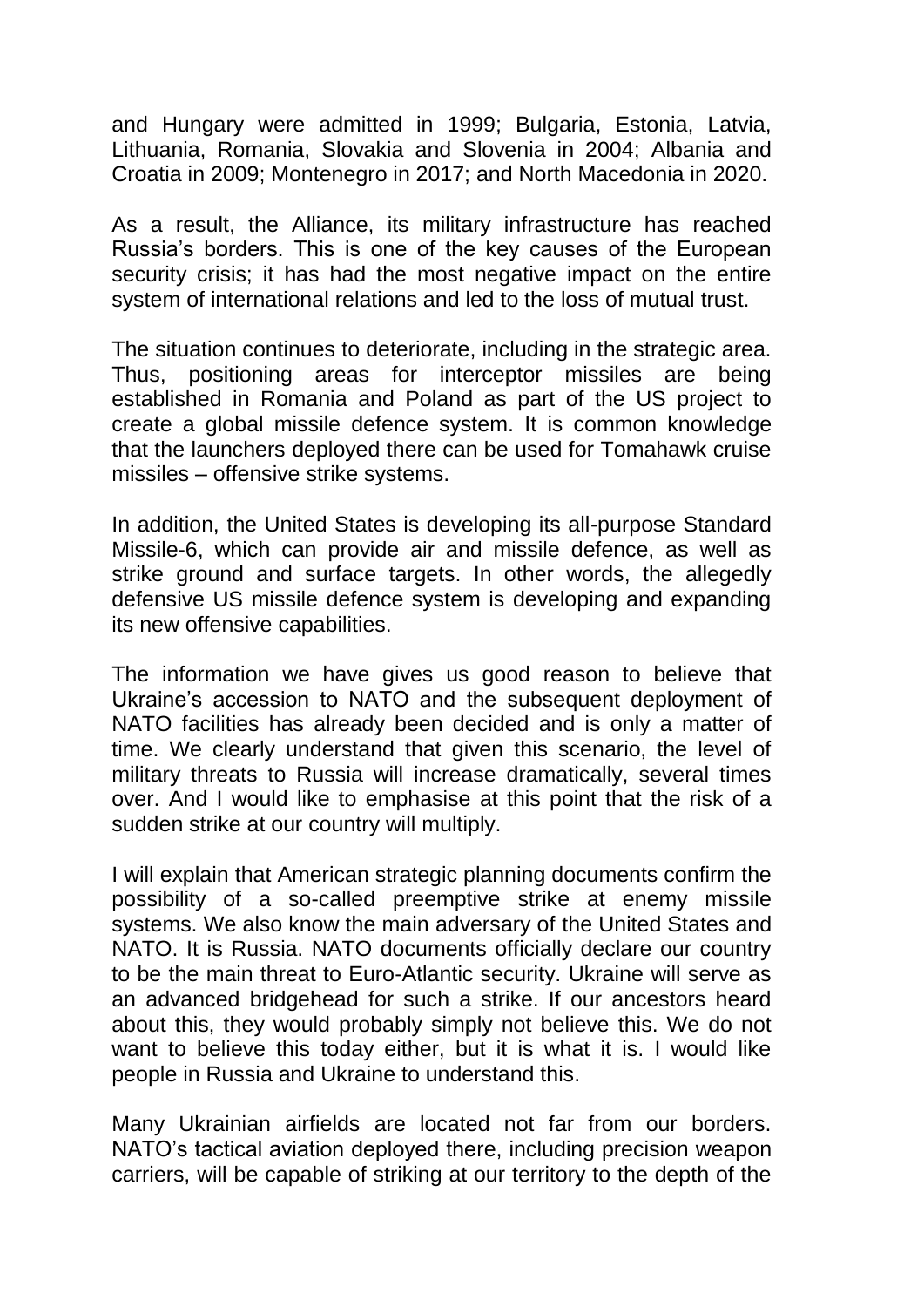Volgograd-Kazan-Samara-Astrakhan line. The deployment of reconnaissance radars on Ukrainian territory will allow NATO to tightly control Russia's airspace up to the Urals.

Finally, after the US destroyed the INF Treaty, the Pentagon has been openly developing many land-based attack weapons, including ballistic missiles that are capable of hitting targets at a distance of up to 5,500 km. If deployed in Ukraine, such systems will be able to hit targets in Russia's entire European part. The flying time of Tomahawk cruise missiles to Moscow will be less than 35 minutes; ballistic missiles from Kharkov will take seven to eight minutes; and hypersonic assault weapons, four to five minutes. It is like a knife to the throat. I have no doubt that they hope to carry out these plans, as they did many times in the past, expanding NATO eastward, moving their military infrastructure to Russian borders and fully ignoring our concerns, protests and warnings. Excuse me, but they simply did not care at all about such things and did whatever they deemed necessary.

Of course, they are going to behave in the same way in the future, following a well-known proverb: "The dogs bark but the caravan goes on." Let me say right away – we do not accept this behaviour and will never accept it. That said, Russia has always advocated the resolution of the most complicated problems by political and diplomatic means, at the negotiating table.

We are well aware of our enormous responsibility when it comes to regional and global stability. Back in 2008, Russia put forth an initiative to conclude a European Security Treaty under which not a single Euro-Atlantic state or international organisation could strengthen their security at the expense of the security of others. However, our proposal was rejected right off the bat on the pretext that Russia should not be allowed to put limits on NATO activities.

Furthermore, it was made explicitly clear to us that only NATO members can have legally binding security guarantees.

Last December, we handed over to our Western partners a draft treaty between the Russian Federation and the United States of America on security guarantees, as well as a draft agreement on measures to ensure the security of the Russian Federation and NATO member states.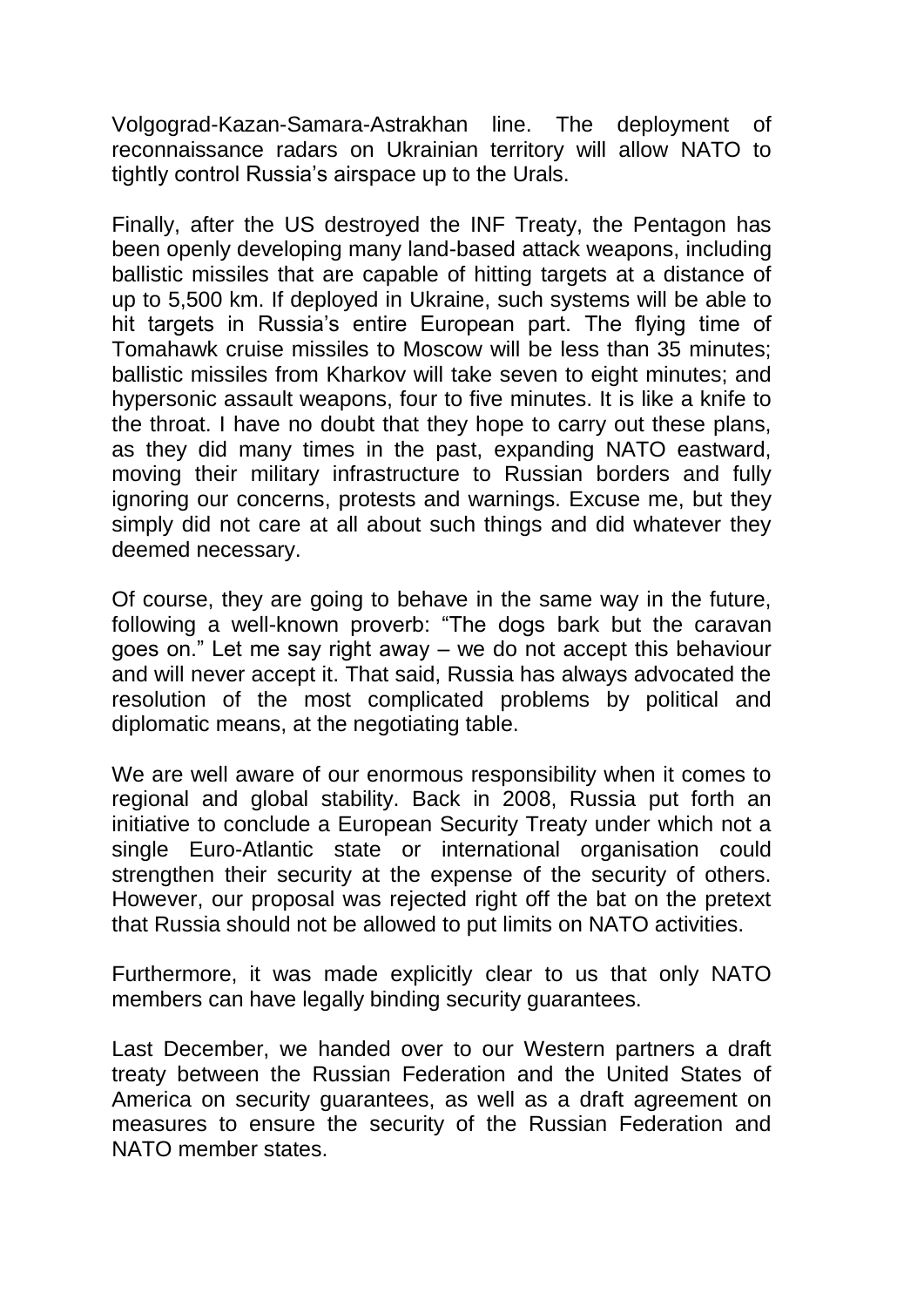The United States and NATO responded with general statements. There were kernels of rationality in them as well, but they concerned matters of secondary importance and it all looked like an attempt to drag the issue out and to lead the discussion astray.

We responded to this accordingly and pointed out that we were ready to follow the path of negotiations, provided, however, that all issues are considered as a package that includes Russia's core proposals which contain three key points. First, to prevent further NATO expansion. Second, to have the Alliance refrain from deploying assault weapon systems on Russian borders. And finally, rolling back the bloc's military capability and infrastructure in Europe to where they were in 1997, when the NATO-Russia Founding Act was signed.

These principled proposals of ours have been ignored. To reiterate, our Western partners have once again vocalised the all-too-familiar formulas that each state is entitled to freely choose ways to ensure its security or to join any military union or alliance. That is, nothing has changed in their stance, and we keep hearing the same old references to NATO's notorious "open door" policy. Moreover, they are again trying to blackmail us and are threatening us with sanctions, which, by the way, they will introduce no matter what as Russia continues to strengthen its sovereignty and its Armed Forces. To be sure, they will never think twice before coming up with or just fabricating a pretext for yet another sanction attack regardless of the developments in Ukraine. Their one and only goal is to hold back the development of Russia. And they will keep doing so, just as they did before, even without any formal pretext just because we exist and will never compromise our sovereignty, national interests or values.

I would like to be clear and straightforward: in the current circumstances, when our proposals for an equal dialogue on fundamental issues have actually remained unanswered by the United States and NATO, when the level of threats to our country has increased significantly, Russia has every right to respond in order to ensure its security. That is exactly what we will do.

With regard to the state of affairs in Donbass, we see that the ruling Kiev elites never stop publicly making clear their unwillingness to comply with the Minsk Package of Measures to settle the conflict and are not interested in a peaceful settlement. On the contrary,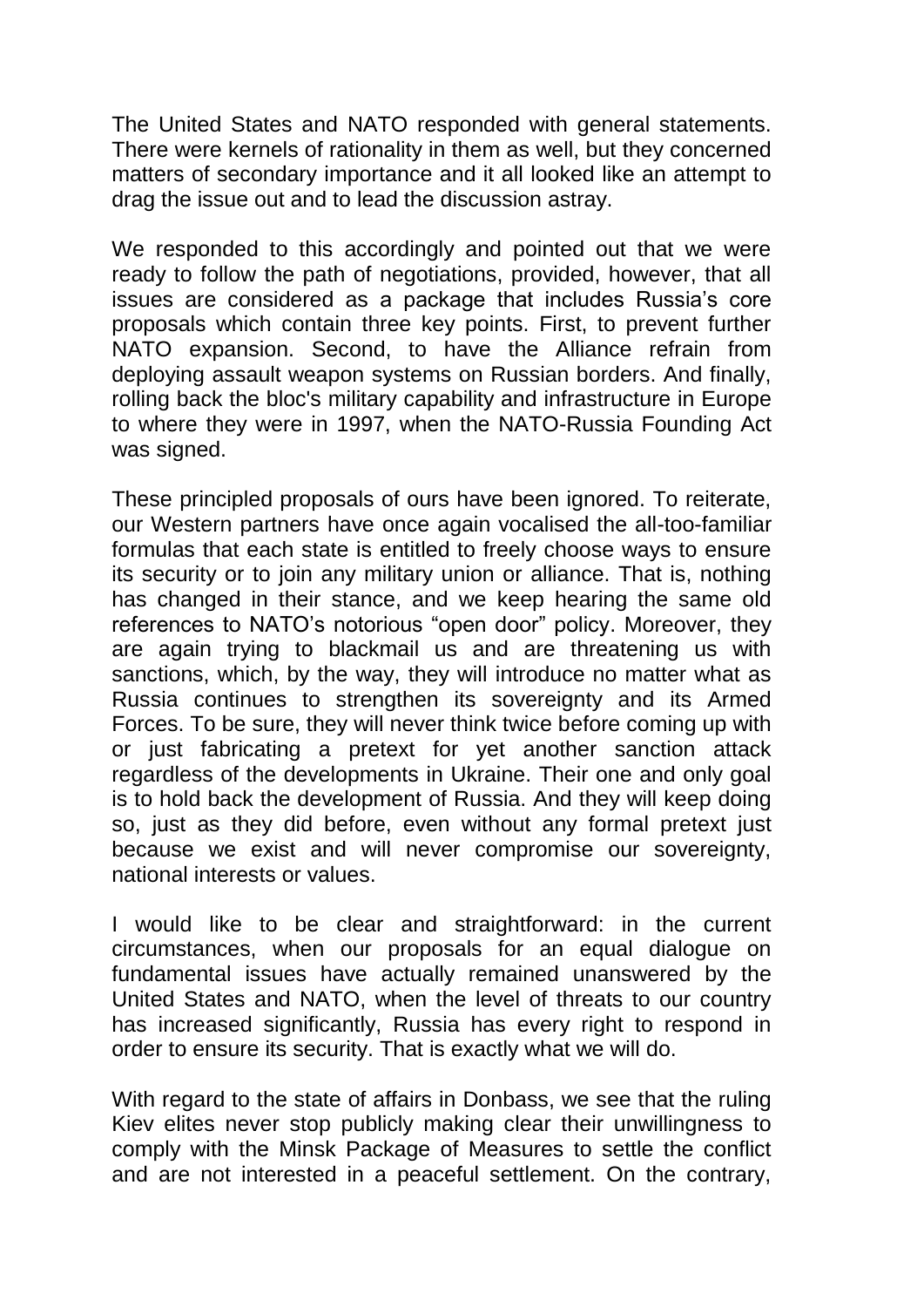they are trying to orchestrate a blitzkrieg in Donbass as was the case in 2014 and 2015. We all know how these reckless schemes ended.

Not a single day goes by without Donbass communities coming under shelling attacks. The recently formed large military force makes use of attack drones, heavy equipment, missiles, artillery and multiple rocket launchers. The killing of civilians, the blockade, the abuse of people, including children, women and the elderly, continues unabated. As we say, there is no end in sight to this.

Meanwhile, the so-called civilised world, which our Western colleagues proclaimed themselves the only representatives of, prefers not to see this, as if this horror and genocide, which almost 4 million people are facing, do not exist. But they do exist and only because these people did not agree with the West-supported coup in Ukraine in 2014 and opposed the transition towards the Neanderthal and aggressive nationalism and neo-Nazism which have been elevated in Ukraine to the rank of national policy. They are fighting for their elementary right to live on their own land, to speak their own language, and to preserve their culture and traditions.

How long can this tragedy continue? How much longer can one put up with this? Russia has done everything to preserve Ukraine's territorial integrity. All these years, it has persistently and patiently pushed for the implementation of UN Security Council Resolution 2202 of February 17, 2015, which consolidated the Minsk Package of Measures of February 12, 2015, to settle the situation in Donbass.

Everything was in vain. Presidents and Rada deputies come and go, but deep down the aggressive and nationalistic regime that seized power in Kiev remains unchanged. It is entirely a product of the 2014 coup, and those who then embarked on the path of violence, bloodshed and lawlessness did not recognise then and do not recognise now any solution to the Donbass issue other than a military one.

In this regard, I consider it necessary to take a long overdue decision and to immediately recognise the independence and sovereignty of the Donetsk People's Republic and the Lugansk People's Republic.